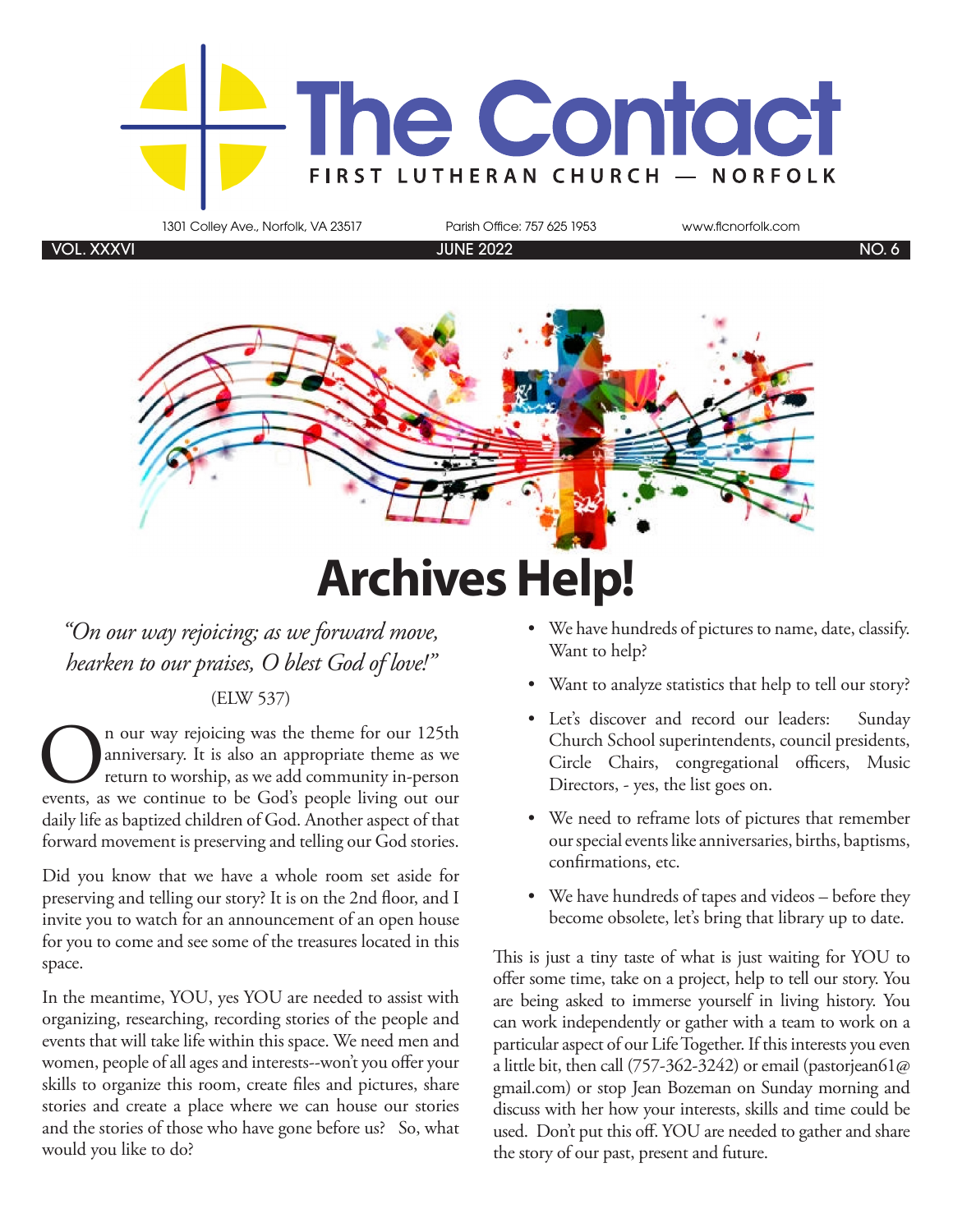## **Stewardship News**

### *A Word of Gratitude*

Thank you, dear friends! We are very grateful for all whose generosity makes our life and mission together possible. And especially this month we wish to thank everyone who participated in our Ministry Fair! It was great to have so many people stay and check out the many opportunities to become involved here at First Lutheran. The sharing of your gifts, whether they be financial or the gifts of your time and talents, makes a difference. Not only does it impact the world for good, but our giving opens up space in our own lives for God to bless us, as well.

### *Stewardship Emphasis Moved to the Fall*

If you are wondering about not receiving an estimate of giving card for this year yet, rest assured that you have not been forgotten! Rather, our annual financial stewardship campaign that was originally set to culminate in May has been moved to the fall. The reason for this change is that First Lutheran has been invited to participate as one of several Virginia Synod congregations in a resource development program called Stewardship for All Seasons. As part of this program,

we will receive coaching and support on how to effectively encourage growth in stewardship, and, since the program itself is oriented towards a fall, it seemed that aligning our campaign with their timeline made the most sense. Look for more information on this year's stewardship emphasis in early September.

#### *Financial Snapshot*

|                                 | April    | <b>January - April</b> |
|---------------------------------|----------|------------------------|
| <b>Contributions / Receipts</b> | \$67,337 | \$206,588              |
| <b>Total Expenses</b>           | \$59,659 | \$243,885              |
| <b>Net Total</b>                | \$7,678  | \$(37,297)             |

NOTE: The above does NOT include any income from investments or real estate. These sources are also regularly used to support our mission and ministry and are received periodically.

## **"Troubling the Waters"**

The Virginia Synod has called our attention to Pride Month, the month of June in which we are reminded of the struggle to achieve equal justice and equal opportunity for our LGBTQ citizens. Pride Month, the month of June in which we are reminded of the struggle to achieve equal The month is celebrated with parades, picnics, parties, workshops, concerts, and other activities. Most significant are the memorials for those who have been the victims of hate crimes. A growing number of our congregations are observing Pride Month, recognizing our pastors and lay people who identify as LGBTQ. They are making a significant contribution to the life of our congregations throughout the country.

Elizabeth Eaton, presiding bishop of the ELCA, puts it well: "LGBTQIA+ people are not faceless or nameless. They are our children, parents, siblings, and colleagues. They work hard and pay taxes. They serve in our congregations and communities. Our life together is enriched. They are us."

On the local scene, members of the Social Justice Committee have been active for several years. A major concern is that we communicate an explicit welcome to LGBTQ persons. A Temple Talk will be given on



LGBTQ bracelets will be available in the Welcome Center<br>for those who would like to signal the congregation's<br>welcoming spirit in that way. Be on the lookout for a sign-<br>ss. They are<br>p sheet in the Welcome Center should yo SECTION June 5th in observance of Pride Month, and at that time for those who would like to signal the congregation's welcoming spirit in that way. Be on the lookout for a signup sheet in the Welcome Center should you like to join a group at Waterside on June 25th to celebrate the month.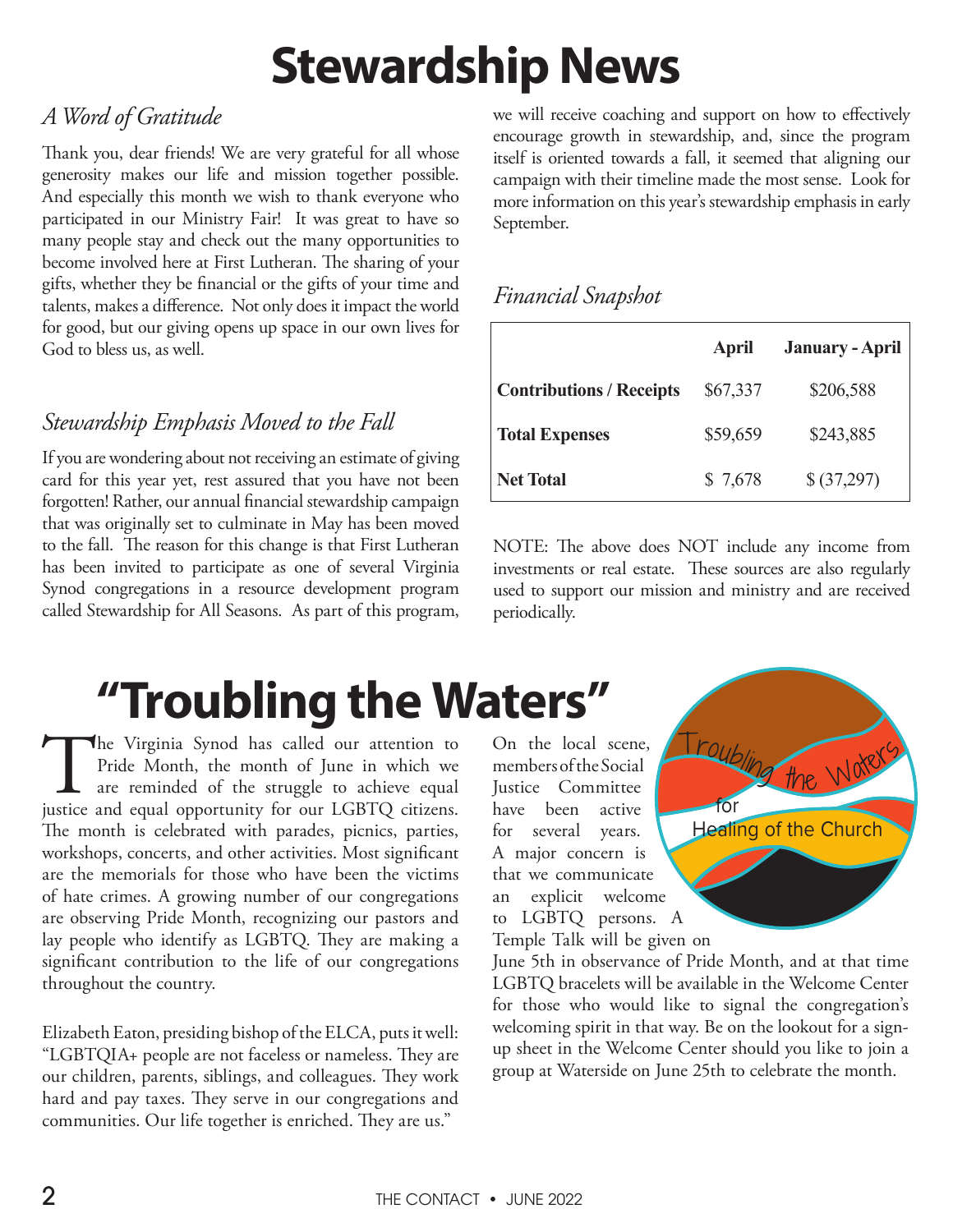# **God's Mission Has A Church**

#### *"And you will be my witnesses…."* Acts 1:8

This month we celebrate the festival of Pentecost, remembering how the Holy Spirit was poured out upon Jesus' earliest disciples. It was a dramatic and world-changing moment, and one we often refer to as the "Church's Birthday." I like that description. It seems much better than "the Anniversary of the Church's Founding." After all, institutions and organizations are founded, but living things are born. And that's what we, the Church, are – living members of God's worldwide mission.

We are God's mission. Mission is who we are, not just an activity we do. I believe that understanding ourselves in this way makes all the difference. You see, one temptation for congregations is to think and talk about "mission" and "outreach" as simply parts of a rather large menu of activities that "someone" needs to do. However, since mission and outreach can seem particularly scary, it is easy to think of that "someone" as primarily being someone else!

Yet there is also another side to this coin, and that is being deeply involved in the doing of great activities – feeding the poor, housing the homeless, caring for those in need – without connecting what we are doing with why we are doing it. This is greatly more helpful than not doing anything useful at all, yet it robs people in a congregation of crucial selfunderstanding. The result, at least for many people, is a lack of energy, passion, and momentum. Yet if Pentecost is about anything, it is energy, passion, and momentum!

#### *But You Will Receive Power….*

As we heard on the last Sunday of the Easter season, Jesus links the giving of the Holy Spirit with the identity of being his witnesses to the world. We are to be living, breathing, thinking, acting signs of God's redemption and renewal through Jesus Christ. Mission and outreach are not things that we do, they are to be who we are. Everything that we do from worship to Christian education to fellowship to works of service and love – everything is to be seen through the lens of witness. How is it that these things share Jesus? How do our "Christian activities" form us into Jesus' people, and how do they communicate him to the people and the world around us?

As someone has so aptly put it, it is not that God's church has a mission, but rather that God's Mission has a church. As we begin this season after Pentecost, I rejoice that it is with a sense of momentum and energy. I look forward in the coming months not only to the joys of summer but to the conversations and planning that will enrich and strengthen our work together as people whom God has called in this time and place to continue what began with a small group of disciples so long ago. We are God's mission, part of God's living address to the world. Born of water and the Holy Spirit, we are at our best when we ourselves are growing in love – both for Christ and for the world. Ultimately this is the truth that our celebration of Pentecost and the Sundays which follow help us to discover.

Pastor Scott

# **Dining Out for Life**



### **Thank You Note**

Dear FLC Family

I want to thank the members of our Church family for the prayers, cards, calls and concerns given to Alvene and our family during Alvene's illness and passing. It is during these times that God comes to us through our Church family and provides the love and strength needed.

Over the past several years we have experienced this care and ministering to Alvene's needs from our Pastors and members of our Church family. For this I want to express mine and our family's deepest appreciation.

— Don Buckley and Family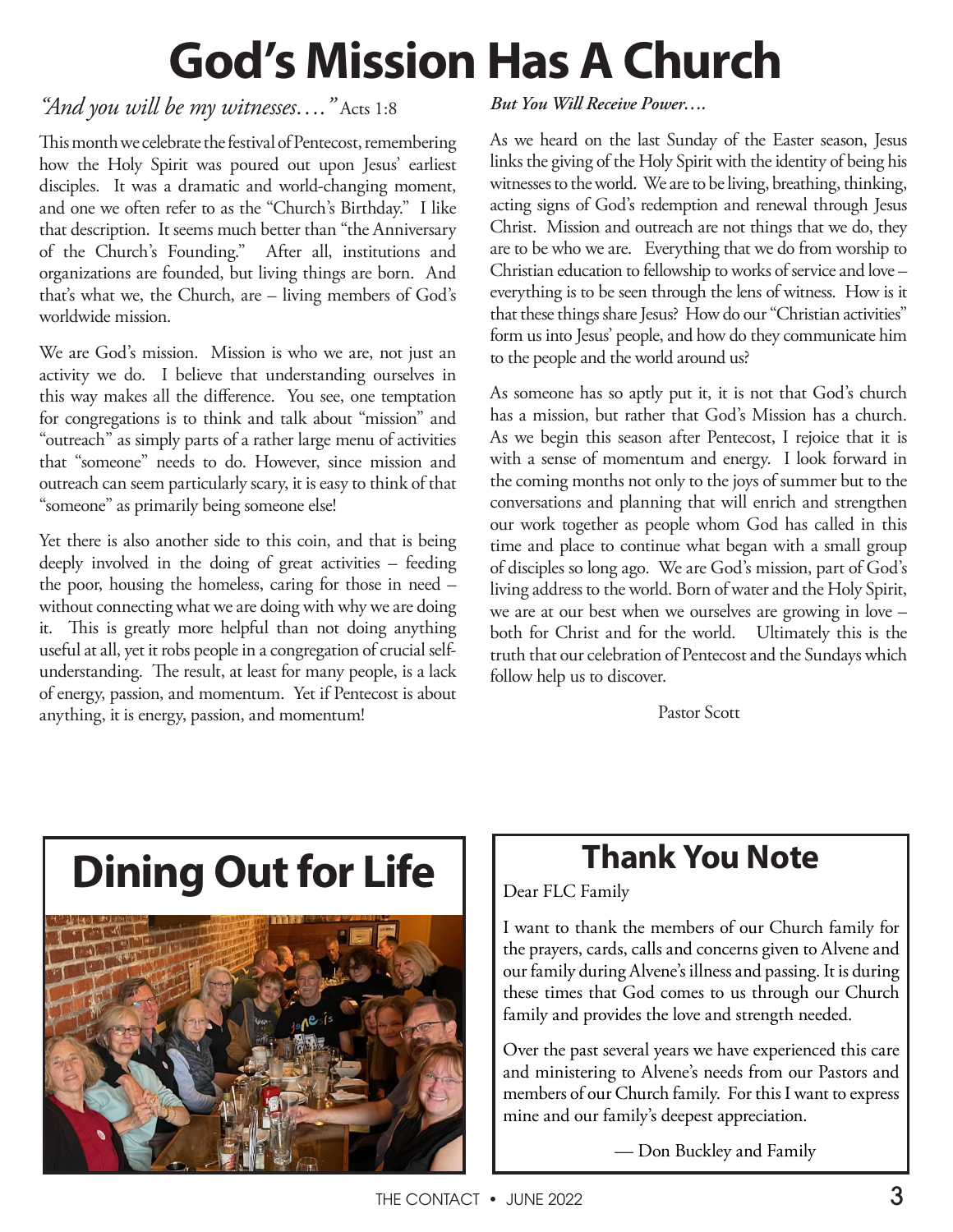# **Refugee Resettlement**

*"For I was hungry, and you gave me food, I was thirsty, and you gave me something to drink, I was a stranger and you welcomed me."* 

#### (Matthew 25:35)

Welcoming the stranger is an idea that appears over and over in both the Old and New Testaments. It is also a principle that Lutherans put into action. Since its beginnings in 1939, the Lutheran over and over in both the Old and New Testaments. It is also a principle that Lutherans Immigration and Refugee Service (LIRS) has helped more than half a million displaced persons find refuge in the United States. LIRS is one of nine national agencies that partners with the U.S. State Department to resettle refugees. Over the years LIRS has welcomed persons from central and eastern Europe, southeast Asia, Africa, the Middle East, and now those fleeing crises in Afghanistan and Ukraine.

The Global Concerns/Social Justice committee has supported the work of LIRS since 2016, when we invited a guest speaker from the national office to speak at our church. The same year, we began to collaborate with members of other local congregations to support resettled refugees in our area, and to raise awareness about the needs of migrants everywhere who are seeking protection. Although LIRS does not have an affiliate office in our region, we learned that the United States Conference of Catholic Bishops/Commonwealth Catholic Charities (CCC) has a long history of resettling refugees in Newport News and Hampton.

Fast forward to 2022: An unprecedented number of Afghan evacuees and a chronic shortage of affordable housing has led CCC to look for refugee apartments in southside Hampton Roads. This April, the agency resettled an Afghan family of four in Norfolk. Our informal volunteer group, led by members of First Presbyterian, has stepped up to help. Donations from members of First Lutheran have since helped to furnish the family's apartment and have purchased cell phone service that allows the family to stay in touch with relatives in Virginia Beach and Richmond. We anticipate other needs in the months ahead as Mohammad Ali, Zarin, and their children learn English, adjust to their new home, and move toward self-sufficiency. Your financial contributions to First Lutheran Church (marked for "refugee resettlement") will support this family directly.

Would you like to learn more about LIRS, refugee resettlement, and this new ministry at First Lutheran? Please attend the Strickler Hall adult Sunday school class at 9 am on June 5!

### **Senior Recognition Sunday: June 12th**

s this school year draws to a close, we want to honor<br>our graduating seniors. We invite all of our graduates<br>to join us in worship on Sunday, June 12th that we<br>may recognize your achievements and pray for you as you our graduating seniors. We invite all of our graduates to join us in worship on Sunday, June 12th that we may recognize your achievements and pray for you as you begin the next chapter in your life.

In addition, we would like to have a display in the Welcome Center that includes each person's senior picture, where they're graduating from, their future plans (school, work, military, etc.), and any recognitions/scholarships they have received. Please send this information and a picture to Kate (kminnick@flcnorfolk.com).

|  |                            | JANG DII GIRAYY        |                       |                           |
|--|----------------------------|------------------------|-----------------------|---------------------------|
|  | 3 June Phil Shore          | 10 June Kelly Hogan    | 19 June Kacy McGinnis | 26 June Michelle Fenley   |
|  | 3 June Emily Young         | 10 June Eric Peterson  | 20 June Anne Krueck   | 27 June Kenzie Levensalor |
|  | 4 June Elizabeth Acors     | 12 June Barry Halcrow  | 20 June Bob Ritchey   | 29 June Grady Erwin       |
|  | 4 June Antonella DiTommaso | 12 June Maya Zamani    | 20 June Kerri Seaman  | 29 June Julianna Schaus   |
|  | 6 June Kolby Seese         | 15 June Steve Fox      | 21 June Adam Mulder   | 29 June Dallas Williams   |
|  | 6 June Charles Sikorski    | 16 June Simon Scott    | 21 June Maggie New    | 29 June Pei Williams      |
|  | 8 June Jeanne Lampton      | 17 June Mia Levensalor | 22 June Lynn Hayden   | 29 June John Wittmann     |
|  | 9 June Danusia Mason       | 17 June Rich Whittecar | 23 June Kaye McGinnis |                           |
|  | 9 June James Weeks         | 18 June Stephen Asam   | 24 June Tucker Gates  |                           |
|  |                            |                        |                       |                           |

**June Birthdays**

 $\overline{4}$  THE CONTACT  $\overline{6}$  JUNE 2022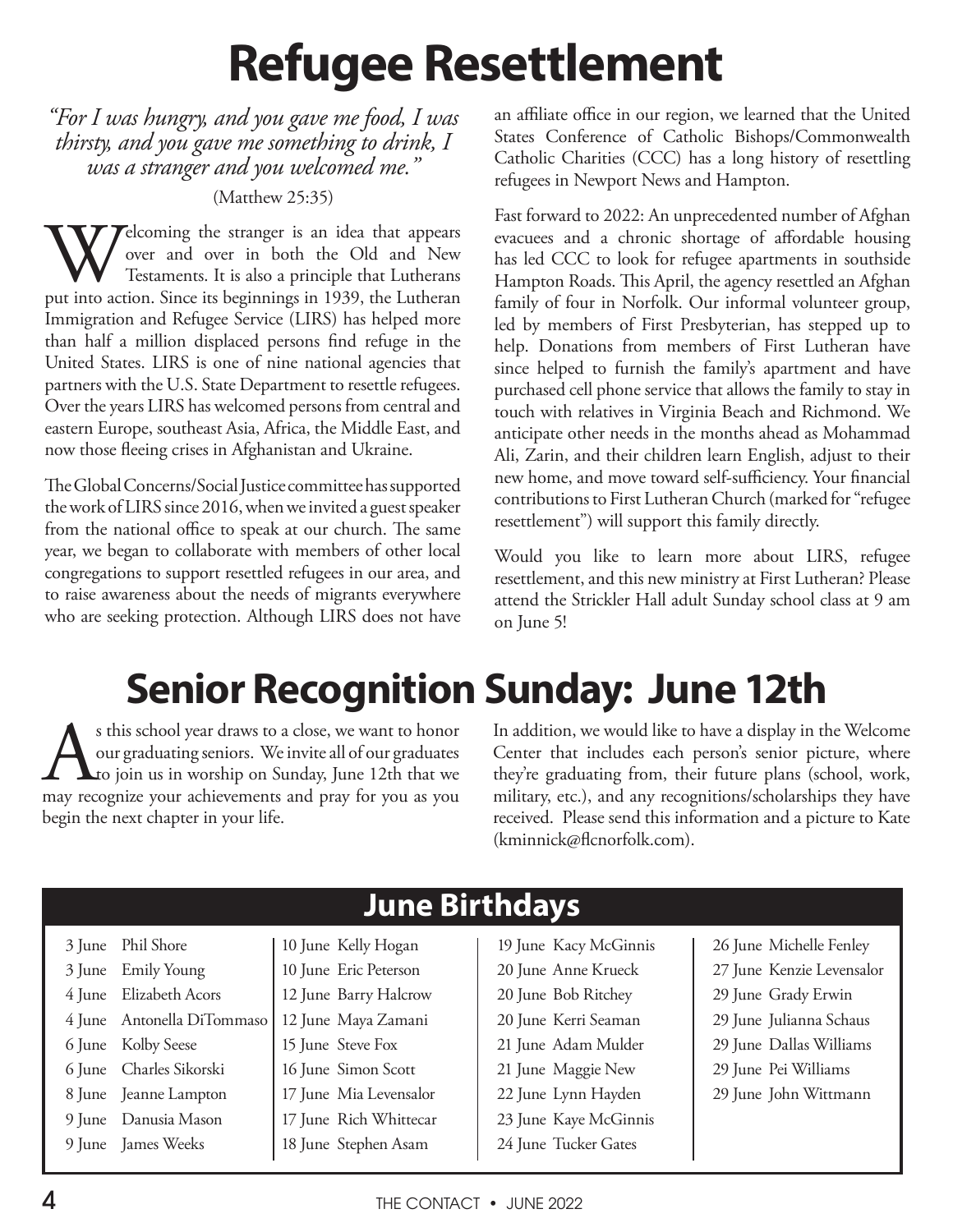## **Connect with Others Laundry Love**

In her new memoir Finding Me, Oscar, Tony, and Emmy award winning actor Viola Davis recalls the "shame" of not having clean clothes to wear to school. To be blunt, she and her siblings smelled, giving their classmates fuel for brutal taunts. Access to both food and clean clothes were heartbreakingly difficult for her family because of extreme poverty. Despite her incredible achievements, the remembrance of that shame has stayed with her.

Most of us at FLC probably have ready access to clean clothes. Home washers and dryers give us the luxury of putting in a load of laundry whenever it's convenient. Laundry is part of our routine, maybe not pleasant, but not particularly burdensome either. We may not even consider the cost since we don't have to put money into our washers to do a load. We just hit a button.

In our own church neighborhood, though, there are people who struggle to have enough money to wash clothes. Some of those we help are experiencing homelessness, while others have jobs or live on a fixed income. Occasionally ODU students join the group. All those who come genuinely appreciate, and need, these \$10 cards. That card allows them to put limited resources toward other necessities, such as shoes for a child or even to help with rent.

First Lutheran and St. Andrew's Episcopal have been hosting

### **Adult Ministry**

The next Adult Ministry meeting will be Tuesday, June 14th, at 12:00 PM.

## **Lutheran Disaster Response - Ukraine**

Thank you to everyone who has given to Lutheran Disaster Response for Ukraine Relief through our recent FLC appeal or with your direct gift. The congregation gave \$6,398 which was sent to Lutheran Disaster Response.

Obviously, the need continues, and we encourage you to give through FLC by designating your gift "Ukraine Relief Ministry" on the memo line, or you may give directly to Lutheran Disaster Response, Evangelical Lutheran Church in America, P.O. Box 1809, Merrifield, VA 22116-8009. Make sure to designate your gift "for Ukraine Relief Ministry."

Thank you for your continued ministry as we spread our arms around the world in service of our Lord's children in need.

Laundry Love events for several years, even in the midst of COVID. Initially, we were distributing 30 fifteen-dollar cards once a month. This April, we gave out over 80 ten-dollar cards. Because the sizes of the machines vary, it is difficult to figure the cost per load, but the hope is that one card will completely wash and dry one load of laundry. Think about that- washing and drying ONE load of laundry could cost as much as ten dollars.

The 2022 Spending Plan for Ministry budgeted \$1500 for Laundry Love. In sponsoring two events so far, we have already exceeded that amount. Our goal/commitment is to host three more events this year. To do so, we need all the financial help we can get.

If you would like to give financial support to Laundry Love, please designate contributions- whether by cash, check or online- to First Lutheran and Laundry Love. If you haven't yet visited a Laundry Love event, consider joining us on the third Thursday of the month at 5:30 at the Soap n' Suds at 26th Street and Colley Avenue. You will have an opportunity to meet some great people.

Please contact Merrie Jo Milner, (757)226-7962, merjomil@ cox.net, or Pam Baynard, (757)681-0157, pbaynard65@ charter.net if you have questions. Thank you!

### **Medical Equipment Closet**

Did you know that First Lutheran Church has a Medical Equipment Closet? We do! We have wheelchairs, walkers, crutches, bath seats, leg lifter straps and more. Some of these items may be beneficial if, for example, you need a wheelchair to stroll around the Elizabeth River Trail, and do not qualify for one from your health insurance provider. If you are in need of any special medical equipment, just call the church office. They can assist you with checking out the items you may need.

If you have items to donate, please contact the church office. Due to health and safety regulations, we cannot accept items that are torn, taped, stained, difficult to open or close, or in need of any repair.

We hope this closet will be another way we can serve our members and guests.

If you have questions, please contact Alice McCoy at mccoys5@cox.net.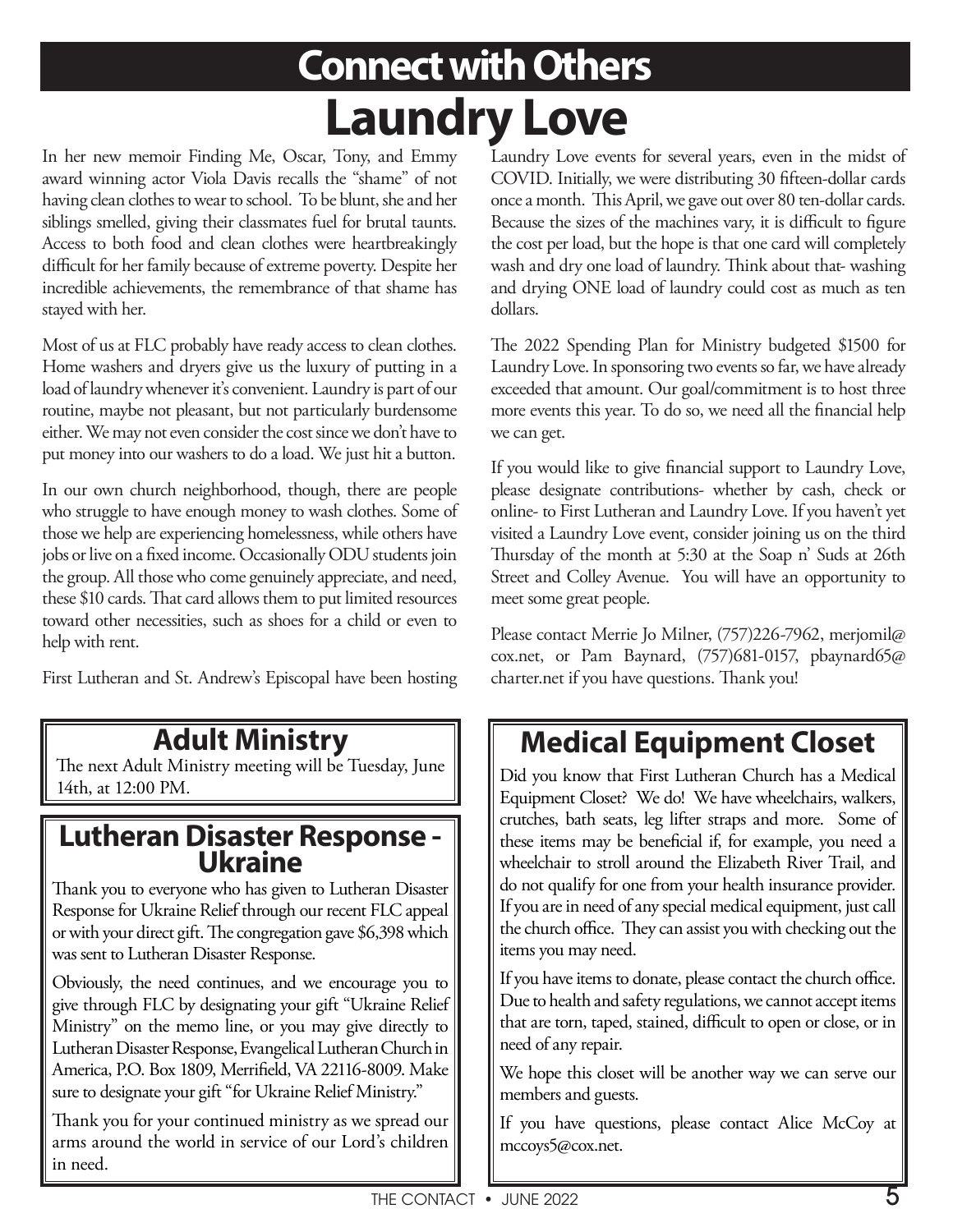June 20 **June 2022**

| 6           | <b>June 2022</b>                                                                                                                              |                                                                                                                                       |                                                                                                 | Women's Bible Study: 2 PM Tuesdays online, please contact Pastor Mims for more information.<br>Office Hours: 9 AM—4 PM Monday-Thursday, 9 AM -I PM Friday<br>Men's Bible Study: 7 AM, Wednesdays, IHOP, 114 E. 21st, Norfolk, VA 23517 |                              |                          |                         |
|-------------|-----------------------------------------------------------------------------------------------------------------------------------------------|---------------------------------------------------------------------------------------------------------------------------------------|-------------------------------------------------------------------------------------------------|----------------------------------------------------------------------------------------------------------------------------------------------------------------------------------------------------------------------------------------|------------------------------|--------------------------|-------------------------|
|             | ヘマコニフク                                                                                                                                        | <b>Loninis</b>                                                                                                                        | lucaud,                                                                                         | Wednesday                                                                                                                                                                                                                              | Thursday                     | Friday                   | Saturday                |
|             | Email kminnick@flcnorfolk.com with your articles & information.                                                                               | 12 PM Tuesdays-Life Together Weekly Edition<br>4 PM-June 15th-The Contact<br>3 PM Tuesdays-Altar Flowers<br><b>General Deadlines:</b> |                                                                                                 | 7 AM Men's Bible Study<br>12 PM Lunch Ministry                                                                                                                                                                                         | $\sim$                       | Pastors' Day<br>Off<br>ω | 4                       |
|             | Pentecost Sunday<br>S                                                                                                                         | ∾                                                                                                                                     | $\overline{ }$                                                                                  | $\infty$                                                                                                                                                                                                                               | ç                            | $\subseteq$              | $\equiv$                |
| THE CONTACT | 10 AM Worship/Reception of<br>1:30 PM Youth Committee<br>II:30 AM RIC Committee<br>6:30 PM FLC Book Club<br>9 AM Sunday School<br>New Members |                                                                                                                                       | 2 PM Women's Bible Study<br>5:30 PM Dinner Ministry<br>7 PM Martha Circle<br>II AM Lydia Circle | 7 AM Men's Bible Study<br>12 PM Lunch Ministry                                                                                                                                                                                         |                              |                          |                         |
|             | $\overline{C}$                                                                                                                                | $\tilde{ }$                                                                                                                           | 호                                                                                               | $\overline{5}$                                                                                                                                                                                                                         | $\tilde{=}$                  | $\overline{\phantom{0}}$ | $\frac{\infty}{\infty}$ |
|             | 11:30 AM Congregation<br>9 AM Sunday School<br>10 AM Worship                                                                                  |                                                                                                                                       | 2 PM Women's Bible Study<br>10 AM Quilting Group<br>12 PM Adult Ministry                        | 7 AM Men's Bible Study<br>12 PM Lunch Ministry                                                                                                                                                                                         | 5:30 PM Laundry Love         |                          |                         |
| • JUNE 2022 | Council                                                                                                                                       |                                                                                                                                       | 5:30 PM Dinner Ministry                                                                         | Deadline<br>Contact                                                                                                                                                                                                                    |                              |                          |                         |
|             | Father's Day &<br>Juneteenth<br>$\tilde{=}$                                                                                                   | Juneteenth<br>Observed<br>20                                                                                                          | $\overline{a}$                                                                                  | 22                                                                                                                                                                                                                                     | 23                           | $\overline{24}$          | 25                      |
|             | 9 AM Sunday School<br>10 AM Worship                                                                                                           | Church Office<br>Closed                                                                                                               | 2 PM Women's Bible Study<br>5:30 PM Dinner Ministry                                             | 7 AM Men's Bible Study<br>12 PM Lunch Ministry                                                                                                                                                                                         | 9:30 AM Christian<br>Service |                          |                         |
|             | $\frac{26}{5}$                                                                                                                                | 27                                                                                                                                    | 28                                                                                              | 29                                                                                                                                                                                                                                     | $\overline{\mathbf{30}}$     |                          |                         |
|             | 9 AM Sunday School<br>10 AM Worship                                                                                                           |                                                                                                                                       | 10 AM Quilting Group<br>2 PM Women's Bible Study<br>5:30 PM Dinner Ministry                     | 7 AM Men's Bible Study<br>12 PM Lunch Ministry                                                                                                                                                                                         |                              |                          |                         |
|             | <b>Confirmation Camp/Kairos</b>                                                                                                               |                                                                                                                                       |                                                                                                 |                                                                                                                                                                                                                                        | $\uparrow$                   |                          |                         |
|             |                                                                                                                                               |                                                                                                                                       |                                                                                                 |                                                                                                                                                                                                                                        |                              |                          |                         |

Community Groups (Strickler Hall): Mixed Groups—Sun. 7:00-9:30 PM; Happy Hour AA Home Group—Mon. 4:30—6:30 PM; Happy Hour AA—Mon. 5-7 PM;<br>SAA—Mon. 7-8:30 PM; Thur. 7:30—9:30 PM; Just For Today—Tue. 10-11:30 AM; Continuing **Community Groups (Strickler Hall):** Mixed Groups—Sun. 7:00-9:30 PM; Happy Hour AA Home Group—Mon. 4:30—6:30 PM; Happy Hour AA—Mon. 5-7 PM; SAA—Mon. 7-8:30 PM; Thur. 7:30—9:30 PM; Just For Today—Tue. 10-11:30 AM; Continuing Quest—Fri. 12-1 PM; Candlelight—Fri. 8-9 PM; SNL AA—Sat. 7-9:30 PM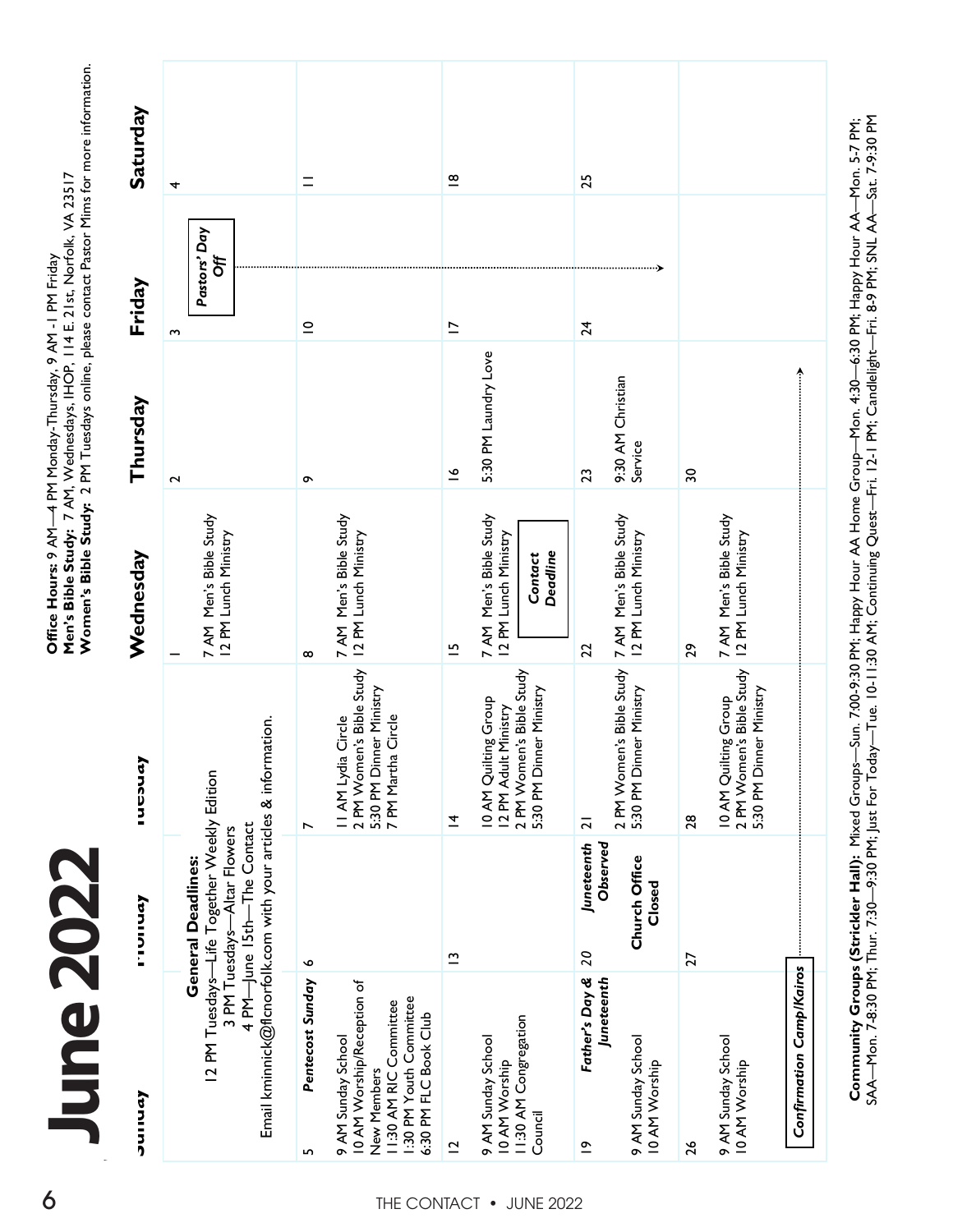### **Connect with Word and Body**

### **Prayer Concerns for June**

O Lord God, you teach us that without love, our actions gain nothing. Pour into our hearts your most excellent gift of love, that, made alive by your Spirit, we may know goodness and peace, through your Son, Jesus Christ, our Savior and Lord, who lives and reigns with you and the Holy Spirit, one God, now and forever. **Amen.**

### **Give joyful thanksgiving**

- ...For the beauty and majesty of the natural world around us
- ...For those who work for inclusion so that we may treasure the diversity among us
- ...For those who defend the weak and poor in spite of the anger of the strong and rich

### **Help us**

- ...Act with deliberate care for the world you have made
- ...Encourage our leaders to direct their attention to those who need help the most and turn them from the temptation to hoard wealth or power
- ...Always remember to place your holy love at the center of all our relationships and communities that we may bring an end to racism

### **Pray for**

...Peace and comfort to the family and friends of **Alvene Buckley** upon her death (wife of **Dr. Don Buckley**)

- ...Peace and comfort to the family and friends of **Sonja Baker** upon her death
- ...Peace and comfort to the family and friends of Herbert Houston upon his death
- ...Peace and comfort to the family and friends of **Gail Anthony** upon her death
- ...The people of Ukraine and an end to the aggression against them
- ...Inga Schaus' family who reside in the Ukraine
- ...Peace and comfort to the **Hogan family**
- ...First responders and military personnel who risk their lives in service of others
- ...Blessing and protection of children, the elderly, and the sick who cannot be vaccinated
- ...Justice for the victims of racial oppression & violence
- ...Those who are dying, that they are secure in knowing that God loves them & will welcome them into everlasting life.
- ...People fleeing dire humanitarian situations for a better life.
- ...The sick, that they are comforted and the despairing, that they receive hope.
- ...Those struggling with addiction and mental health issues.
- ...Those mourning the death of loved ones.
- ...For all who cry out to God in any need.

**Margaret & Ronald Ackley, Don Buckley, Olivia Christianson, Barbara Cordrey, Janet Eggen, Jennette Franklin, Roger Fuller, Joelle Griffith (mother of Paula Barwick), Ed Grogan, Valerie & Jim Harvey, Marion Ingersoll, Joann Klotz, Kelley Minschke, Lorna Moss, Bill Newlon, Linda & David Perron, Betty Phillips, Grasea Pulliam, Gail Simos, Shirley Skees, Nancy & Jack Smith, Gail Stenberg, Melissa & Ken Zaletski,**  Barbara Harris, Barbara Omer (daughter of **Linda Perron**), Betty Lou, Bill & family (nephew of **Mary Bissey**), Bob Moll, Bradley Scott, Charlotte & Lee Peglow, Cynthia Moll, Donna, Gert, Harriette & Dave Wheatley, Jimmy, Jim, Marguerite, Megan (niece of **Melissa & Ken Zaletski**), Rema, Rob, Sue & Jim Webb, Vickie Zelasko

#### **Those dealing with cancer**

Alissa (friend of **Dorothy Shaffer**), Bob, James Collier, Iris Corbin, Harriette Wheatley (friend of the **Grogans**), Jenn, David Kelly, Chris Jones (nephew of **Karen Siegel**), Vickie Mack, Mark, **Melvin (Jack) Smith**, Phil, **Randall R. Wiele**, Rob, Sandy, Andie Seagraves, Gerald Stover, **Dallas Williams**, Jess WineKing

### **Military and their families:**

All military personnel around the world.

**Fox family, Tom Douglas, Gabriel Dulong, Kyle Hefner, Bobby Masters, Nano Masters, Nick Masters, Ted Peterson, Inga Schaus,** Nathaniel Schaus, Brian Becker, Amy Hardbower, Nicolette Huntley, Tim Kelly, Eli Jones, Ian Logan, Kelly Mackenzie, John Marfield, Nikki Parkman

We offer to you these petitions and those we carry in our hearts, trusting in your abundant and ever-present mercy. — **Amen**.

### **Readings for June**

#### **June 5th**

Acts 2:1-21 Psalm 104:24-34, 35b Romans 8:14-17 John 14:8-17 [25-27]

#### **June 12th**

Proverbs 8:1-4, 22-31 Psalm 8 Romans 5:1-5 John 16:12-15

#### **June 19th**

Isaiah 65:1-9 Psalm 22:19-28 Galatians 3:23-29 Luke 8:26-39

#### **June 26th**

1 Kings 19:15-16, 19-21 Psalm 16 Galatians 5:1, 13-25 Luke 9:51-62